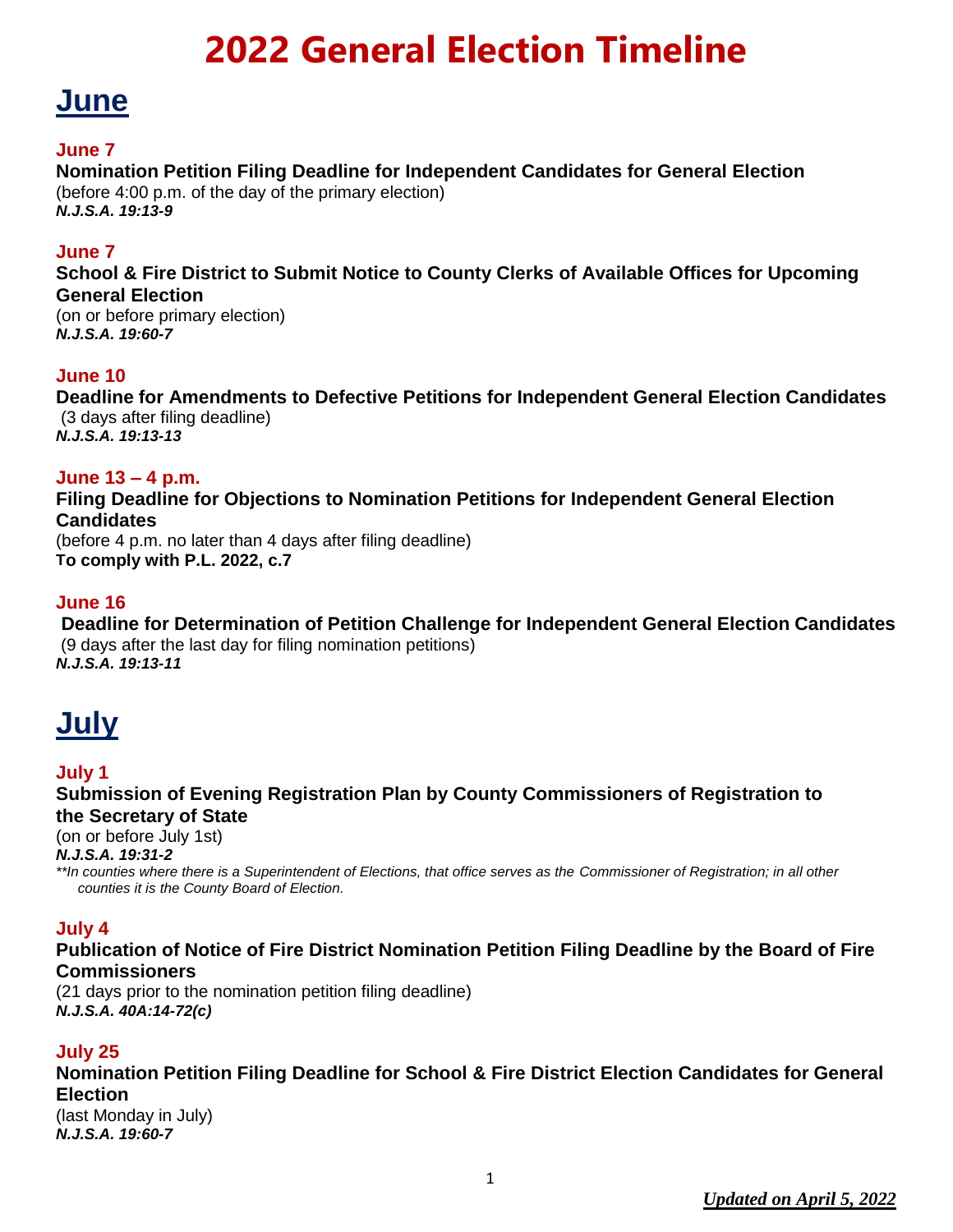#### **July 28**

**Deadline for Amendments to Defective Petitions for School & Fire District Election Candidates** (3 days after filing deadline) *N.J.S.A. 19:13-13*

#### **July 29**

**Filing Deadline for Objections to Nomination Petitions for School & Fire District Election Candidates**

(no later than 4 days after filing deadline) *N.J.S.A. 19:13-10*

### **August**

#### **August 4**

**Deadline for Determination of Petition Challenge for School & Fire District Election Candidates for General Election**

(10 days after the last day for filing nomination petitions) *N.J.S.A. 19:60-7*

#### **August 6**

**Deadline for Filing in Superior Court to Protect School & Fire District Election Candidate's Rights**

(12 days after petition filing deadline) *N.J.S.A. 19:60-7*

#### **August 8**

**Deadline for Submission of Proposed Amendments to the State Constitution to be Voted Upon at the General Election** 

(not less than 3 months prior to submission to the voters) *NJ Constitution, Article IX, par. 3*

#### **August 14**

**Deadline for Secretary of State to Submit to the County Clerks the Statement of All Duly Nominated Candidates for General Election** (not later than 86 days before election) *N.J.S.A. 19:13-22*

**August 15- 3 p.m. Drawing of Ballot Position for General Election Candidates by the County Clerks** (85 days before election) *N.J.S.A. 19:14-12*

#### **August 19**

**Deadline for Submission of Non-binding County and Municipal Public Questions to the County Clerks for Printing on the General Election Ballot** (81 days before election) *N.J.S.A. 19:37-1*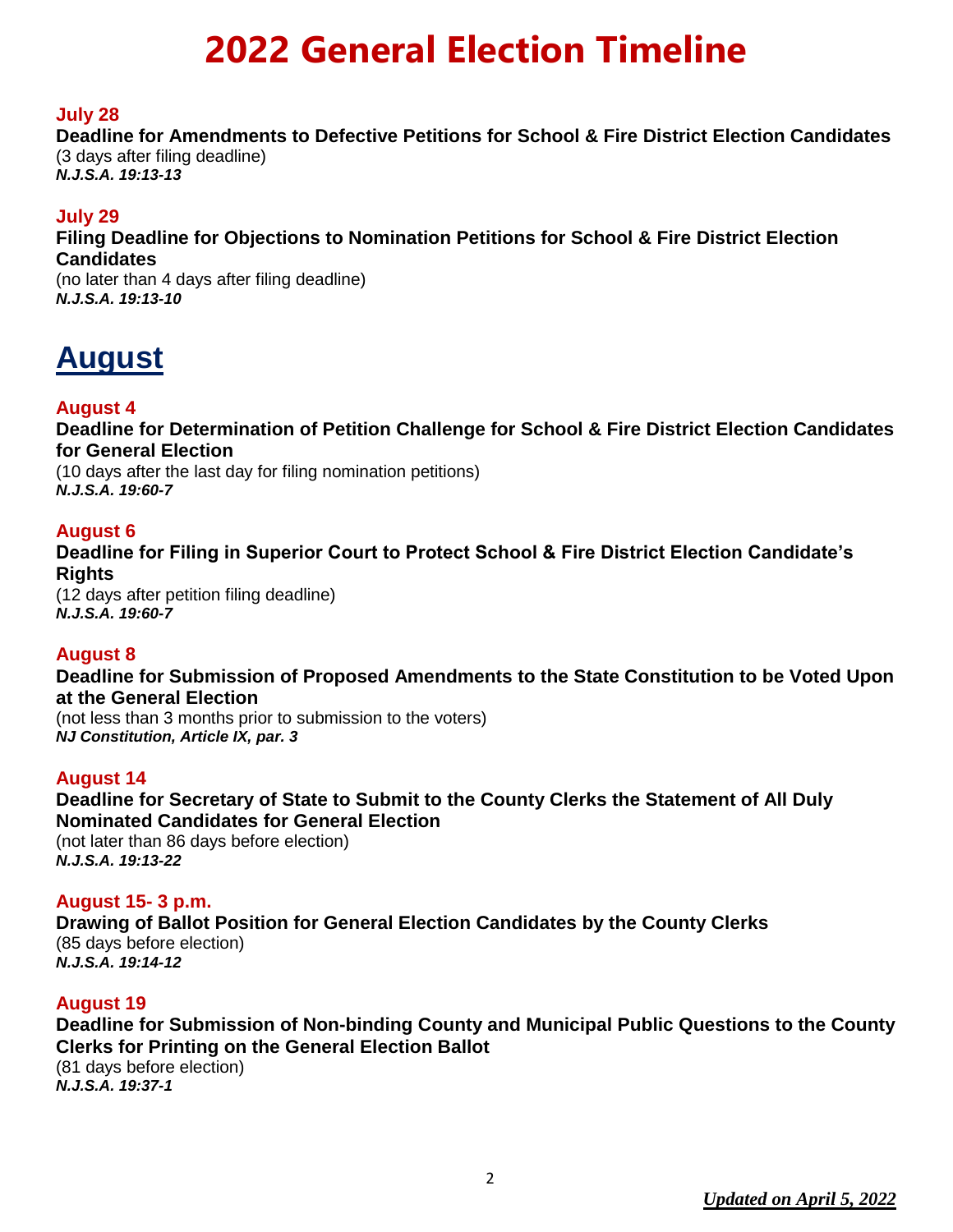#### **August 30**

#### **Deadline for Submission of Public Questions (Other Than Proposed Amendments to the NJ Constitution)**

(not less than 70 days following final action of the Governor or the Legislature) *NJ Constitution, Article II, Sec. 1, P. 2*

#### **August 30**

**Deadline for Independent Candidates to Decline Nomination for General Election** (70 days before election)

*N.J.S.A. 19:13-16*

#### **August 30**

**Deadline for Withdrawal of School Board & Fire District Candidates** (70 days before election) *N.J.S.A. 19:60-7*

### **September**

#### **September 2**

**Deadline for Submission to the County Clerk of Municipal Non-binding Public Questions Adopted by the Municipal Governing Body Upon the filing of a Qualified Petition by the Local Electorate**

(67 days before election) *N.J.S.A. 19:37-1.1*

#### **September 5**

**Nomination Petition Filing Deadline for New Nomination Petition to fill a Vacancy for Independent Candidates and School Election & Fire District Candidates for the General Election** (before 4:00 p.m. on or before 64th day prior to election)

*N.J.S.A. 19:13-19*

#### **September 5**

**Nomination Petition Filing Deadline for Municipal Non-Partisan Candidates to be voted at the November General Election** 

(on or before 64th day prior to election) *N.J.S.A. 40:45-8*

#### **September 8**

**Deadline for Amendment to Defective Petitions for Municipal Non-Partisan Candidates to be voted at the November General Election**

(not later than 61 days before election) *N.J.S.A. 40:45-9*

#### **September 9**

**Deadline to Submit Public Question for November School Board Elections to the County Clerk by the School Board Secretary** (60 days before election)

*N.J.S.A. 19:60-4*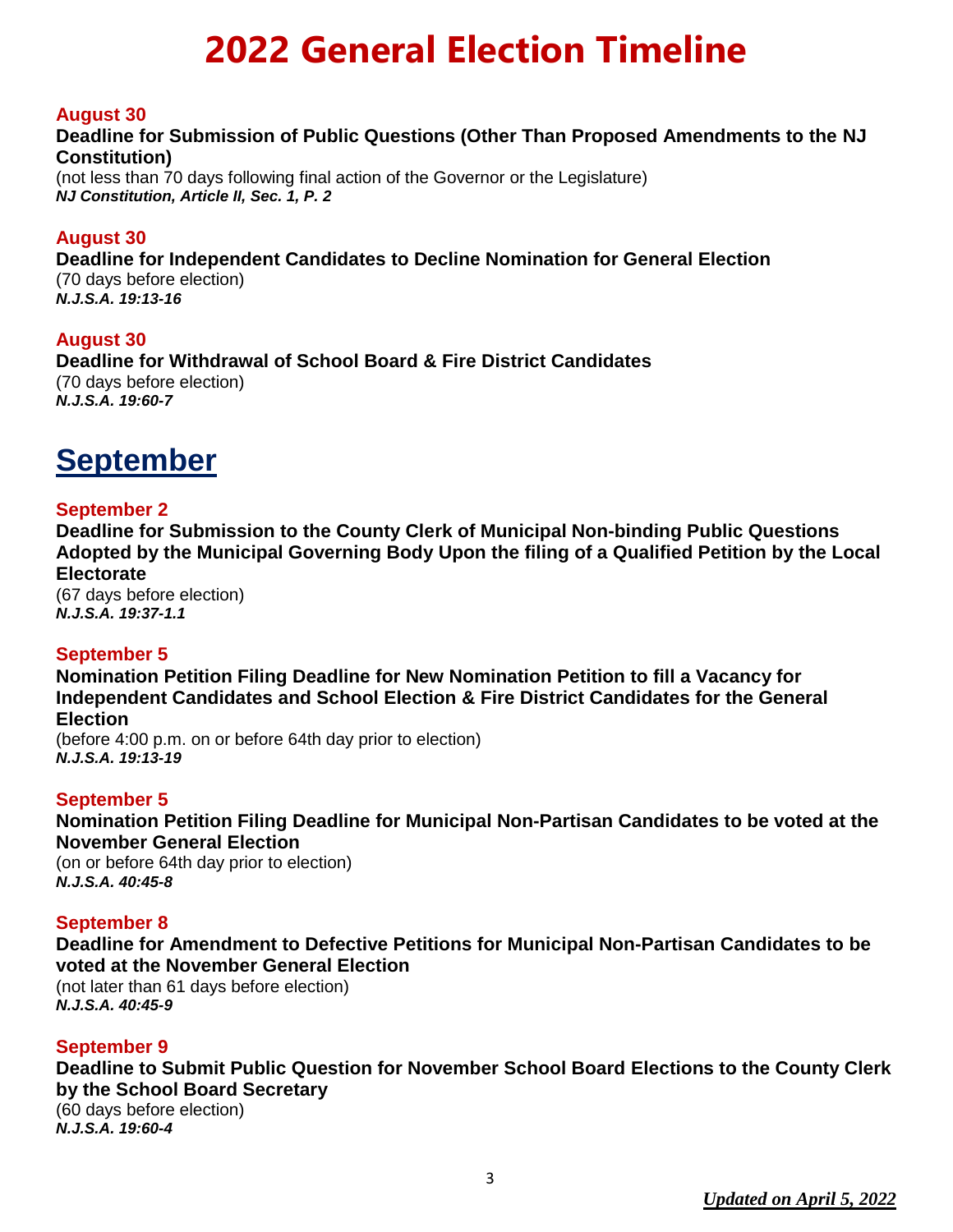#### **September 9**

**Filing Deadline for Objections to Nominating Petitions for Municipal Non-Partisan Candidates** (no later than 4 days after filing deadline)

*N.J.S.A. 19:13-10*

#### **September 13**

**Last Day Vacancy Can Occur for Primary Election Nominees for the General Election** (56 days before election) *N.J.S.A. 19:13-20*

#### **September 13**

**Publication of Notice of Mail-In Ballot Availability for General Election by County Clerks** (prior to the 55th day before election) *N.J.S.A. 19:63-6*

#### **September 14**

**Deadline for Determination of Petition Challenge to Municipal Non-Partisan Candidates to be Voted at the November General Election**

(9 days after the last day for filing nomination petitions) *N.J.S.A. 19:13-11*

#### **September 15**

**Deadline for Filling Primary Nominee Vacancy for General Election** (54 days before election) *N.J.S.A. 19:13-20*

#### **September 18 - October 17**

**Publication of Notice of General Election by County Boards of Election** (within 30 days before the close of registration election) *N.J.S.A. 19:12-7*

#### **September 19\***

**Deadline for Preparation of Official General Election Ballot for Printing** (50 days before election) *N.J.S.A. 19:14-1 \* County Commissioner of Registration is to provide notice to the two County Chairpersons of the date to inspect voting machines after they have been prepared for the upcoming election. This date will vary from county to county. N.J.S.A. 19:48-6*

#### **September 24**

**Commencement of Mailing of Mail-In Ballots for General Election** (45 days before election) *N.J.S.A. 19:63-5, N.J.S.A. 19:63-9*

### **October**

**October 18 Voter Registration Deadline for General Election** (21 days before election) *N.J.S.A. 19:31-6*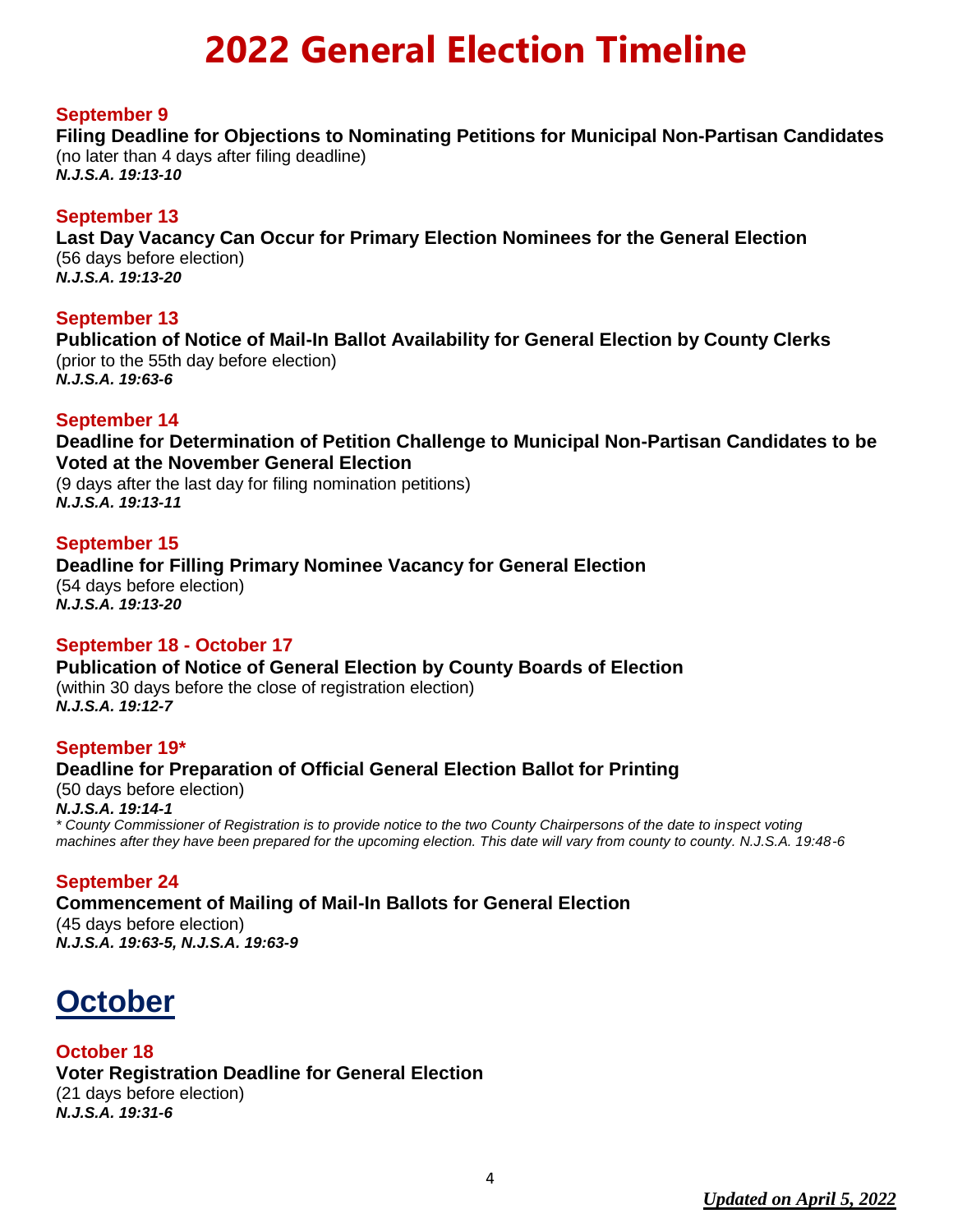#### **October 18**

#### **Mandated Evening Voter Registration Available for General Election in Offices of County Commissioners of Registration**

(optional for Municipal Clerks) (21 days before election) *N.J.S.A. 19:31-2*

#### **October 25**

#### **Deadline for Filing of Challenger Appointments for General Election**

(second Tuesday preceding election) *N.J.S.A. 19:7-3*

#### **October 26**

#### **Mailing of Sample Ballots for General Election**

(on or before 12 noon on Wednesday preceding the start of the early voting period for the general election) *N.J.S.A. 19:14-25*

#### **October 29 - November 6**

#### **Early Voting Period**

(start on the 10th calendar day before a general election and end on the second calendar day before that general election) *N.J.S.A. 19:15A-1*

#### **October 30 - November 5**

#### **Publication of Notice of General Election by County Boards of Election** (once during the calendar week prior to election)

*N.J.S.A. 19:12-7*

### **November**

#### **November 1**

**Publication of Challenge and Complaint Procedures for General Election by County Boards of Election**

(7 days before election) *N.J.S.A. 19:12-9*

#### **November 1**

**Deadline to apply for a Mail-In Ballot by Mail for General Election** (not less than 7 days prior to election) *N.J.S.A. 19:63-3*

#### **November 4**

**Deadline for Application to Receive General Election Mail-In Ballots by Electronic Means for Qualified Overseas Civilian and Military Voters** (4th day before election) *N.J.S.A. 19:59-4*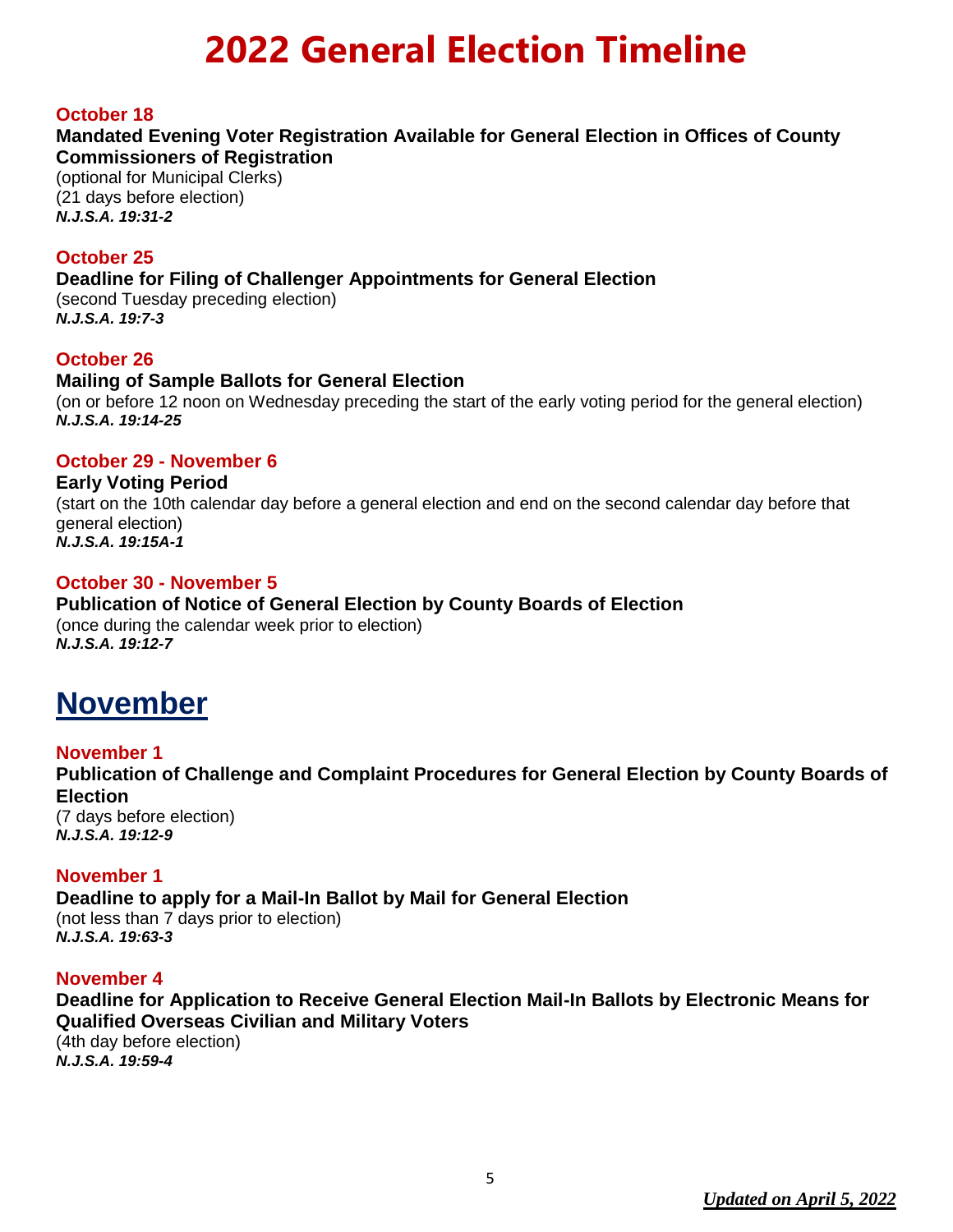#### **November 7 – by 3:00 p.m.**

**Deadline for In-Person Mail-In Ballot Applications for General Election** (up to 3:00 p.m. on the day before election) *N.J.S.A. 19:63-3*

#### **November 7**

**Publication of Challenge and Complaint Procedures for General Election by County Boards of Election**

(1 day before election) *N.J.S.A. 19:12-9*

#### **November 8**

**General Election**  (Tuesday after first Monday in November) *N.J.S.A. 19:2-3, N.J.S.A. 19:15-2*

#### **November 8**

**Last Day for Testing of Electronic Scanning Equipment for Tabulation of Paper Ballots for General Election**

(day of election)(notice to be given 48 hours prior to the start of testing) *N.J.S.A. 19:53A-8*

#### **November 8**

**Deadline for Post Office Receipt of Mail-In Ballots from the General Election**

#### **November 8**

**Deadline for in Person Submission of General Election Mail-In Ballots to County Boards of Election** (by 8:00 p.m. on the day of election) *N.J.S.A. 19:63-16*

**November 9 - November 25**

**Impoundment Period for Voting Machines Used in the General Election**

(17 days following election) (to comply with P.L. 2018, c.72)

#### **November 10**

**Deadline for Receipt by County Boards of Elections of Mail-In Ballots by delivery of the United States Postal Service that DO NOT Bear a Postmark of Delivery**

*(no later than 48 hours (2 days) after the time of the closing of the polls for the election) N.J.S.A. 19:63-22*

#### **November 14**

**Deadline for Receipt of Timely Mailed Postmarked Mail-In Ballots to County Boards of Election** *(no later than 144 hours (6 days) after the time of the closing of the polls for the election) N.J.S.A. 19:63-22*

#### **November 19**

#### **Deadline for Receipt of Cure Form to County Boards of Election**

*(no later than 48 hours (2 days) prior to the final certification of the results of the election) (an exact deadline date cannot be provided as certification date varies by county) N.J.S.A. 19:63-17*